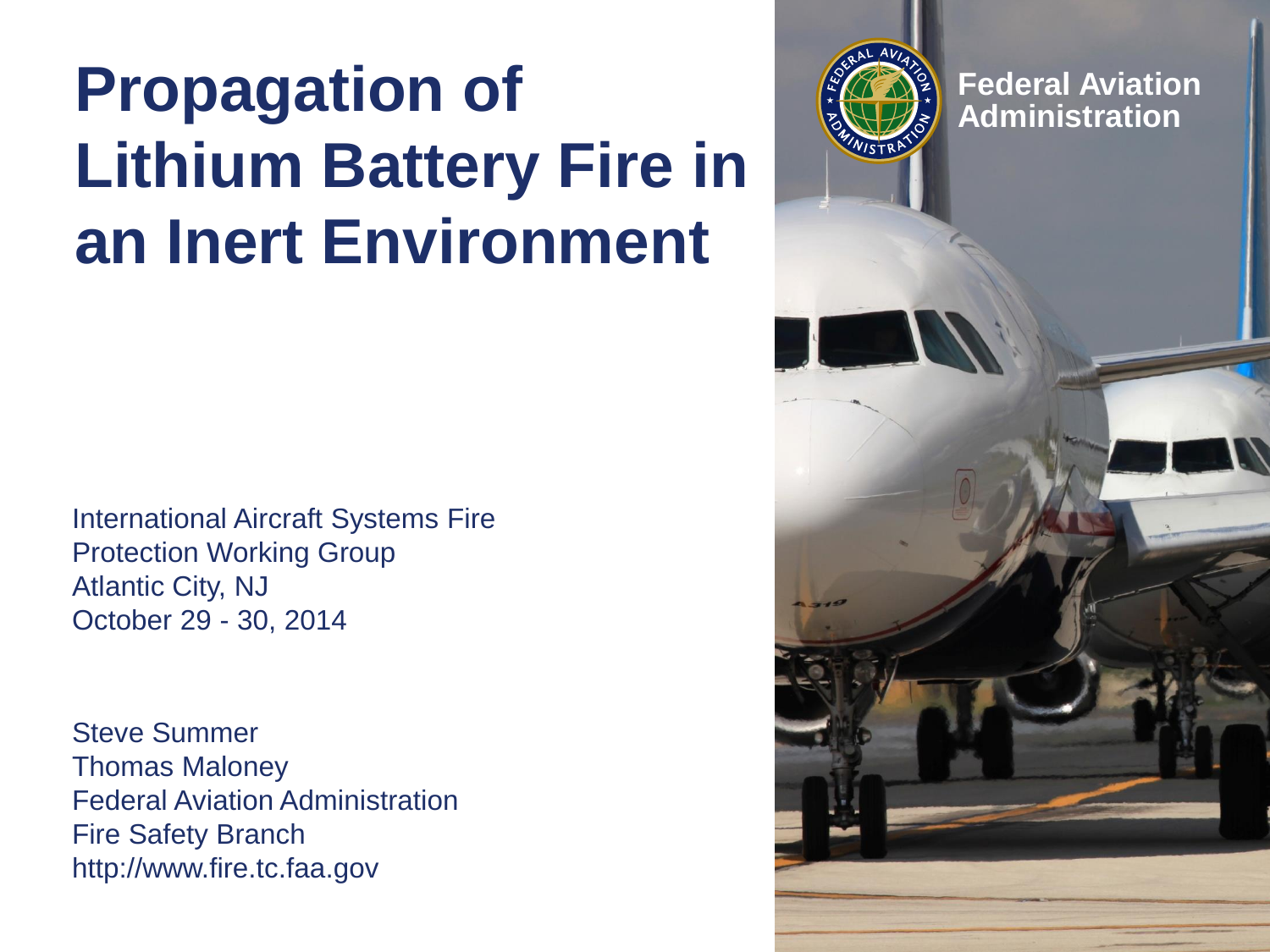# **Background / Introduction**

- **Argon propelled foam was proposed as a means of mitigating a lithium battery fire.**
- **Would argon be more effective than nitrogen at suppressing a lithium battery fire?**
	- Heat capacity of Argon: .8637 kJ/m<sup>3</sup> K
	- Heat capacity of Nitrogen (N<sub>2</sub>): 1.2116 kJ/m<sup>3</sup> K
	- Nitrogen is more reactive than Argon.

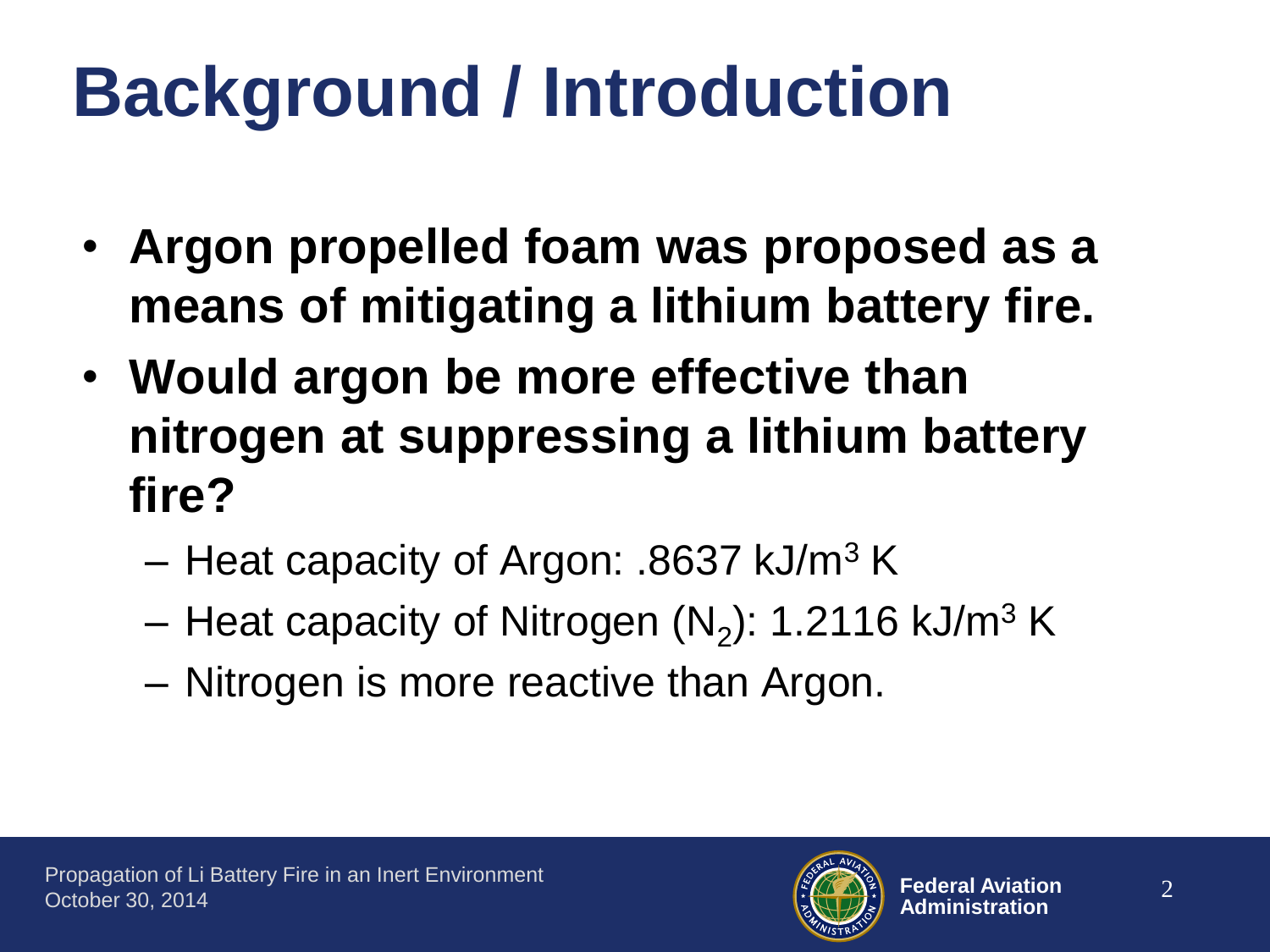## **Pressure Chamber**



- **Vacuum down to .5 psi**
- **Maximum 750°F at 600 PSI**

Propagation of Li Battery Fire in an Inert Environment October 30, 2014

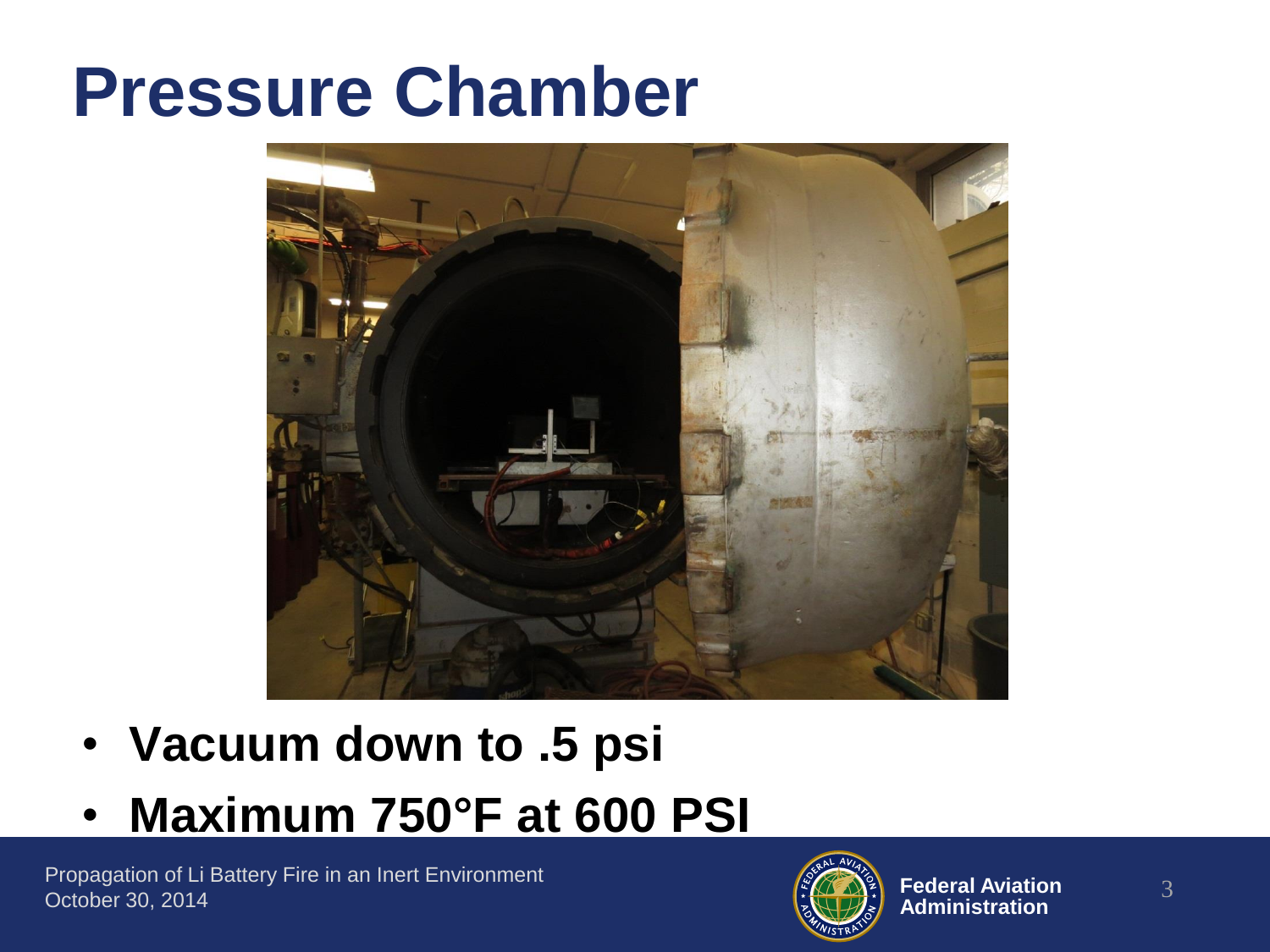### **Test Setup**

- **200 CR123a LiMnO2 cells were positioned in a 10 m<sup>3</sup> pressure chamber.**
- **Tests were first performed in air followed by nitrogen and argon.**
- **For the argon and nitrogen tests partial pressures were used to achieve 9% O2.**



Propagation of Li Battery Fire in an Inert Environment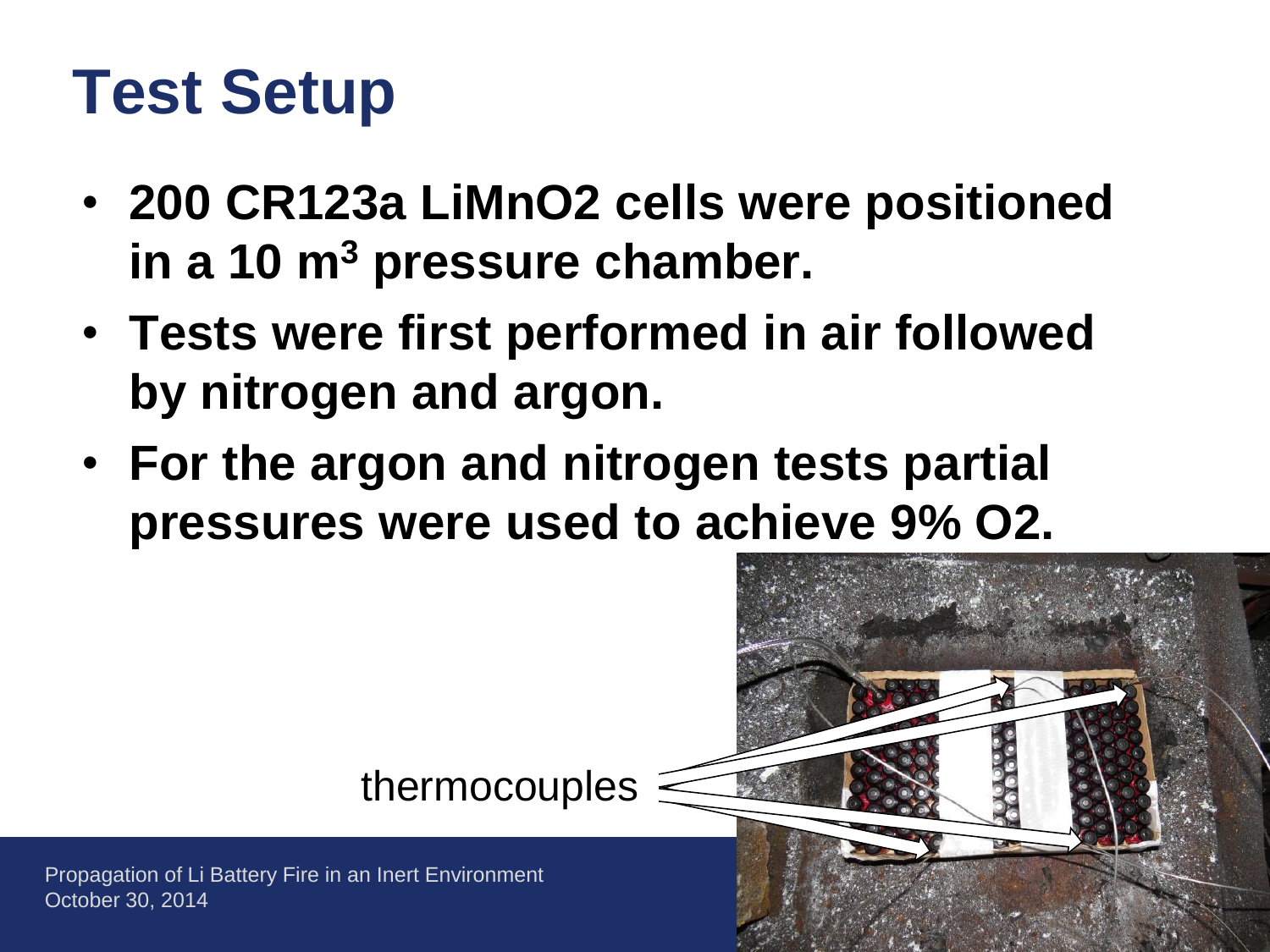# **Typical Cell Temp. Plot (N2)**



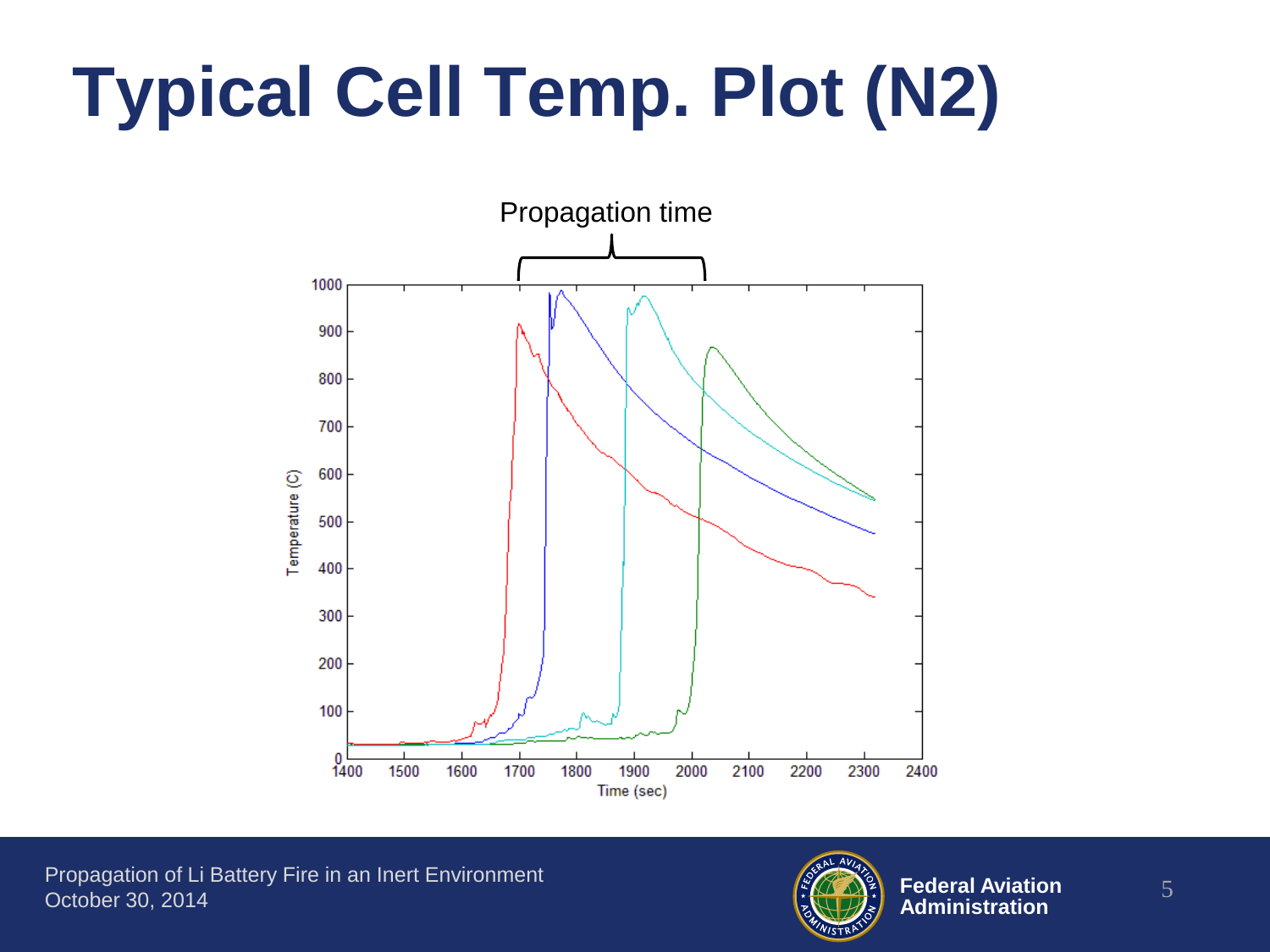#### **Battery Fires in Reduced O<sup>2</sup> Environment**

• **200 CR123A Manganese Dioxide cells in chamber**



Initial  $O_2$ : 21%

Propagation Time: 187 sec O2 Depletion: 7.25% Max THC: .2237% Max Ave. Chamber Temp. 118.1C



: 21%  $\blacksquare$  Thitial  $O_2$ : 9%  $\blacksquare$  Initial  $O_2$ : 9%

Propagation Time: 339 sec O2 Depletion: 3.67% Max THC: .7394% Max Ave. Chamber Temp. 165.5C

#### Air Argon Nitrogen



#### Initial  $O<sub>2</sub>$ : 9%

Propagation Time: 337 sec O2 Depletion: .633% Max THC: .8746% Max Ave. Chamber Temp. 37.63C

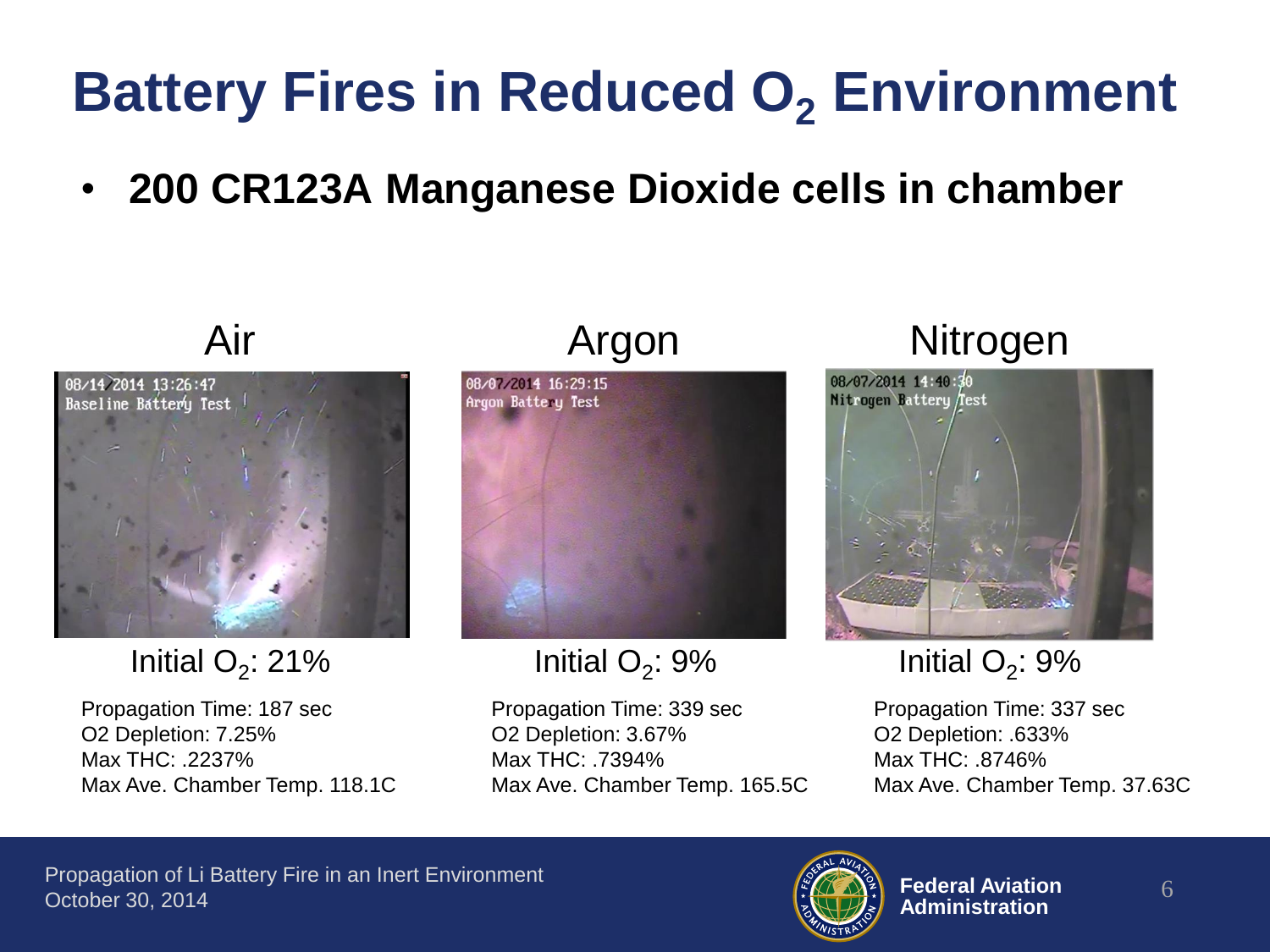# **Summary**

- **Propagation of cells is slowed by oxygen depletion with either Argon or Nitrogen**
- **No noticeable difference in the propagation time when inerted with Argon or Nitrogen**
- **At 9% O2, Argon was insufficient to fully prevent the battery fire, while Nitrogen did prevent the fire.**